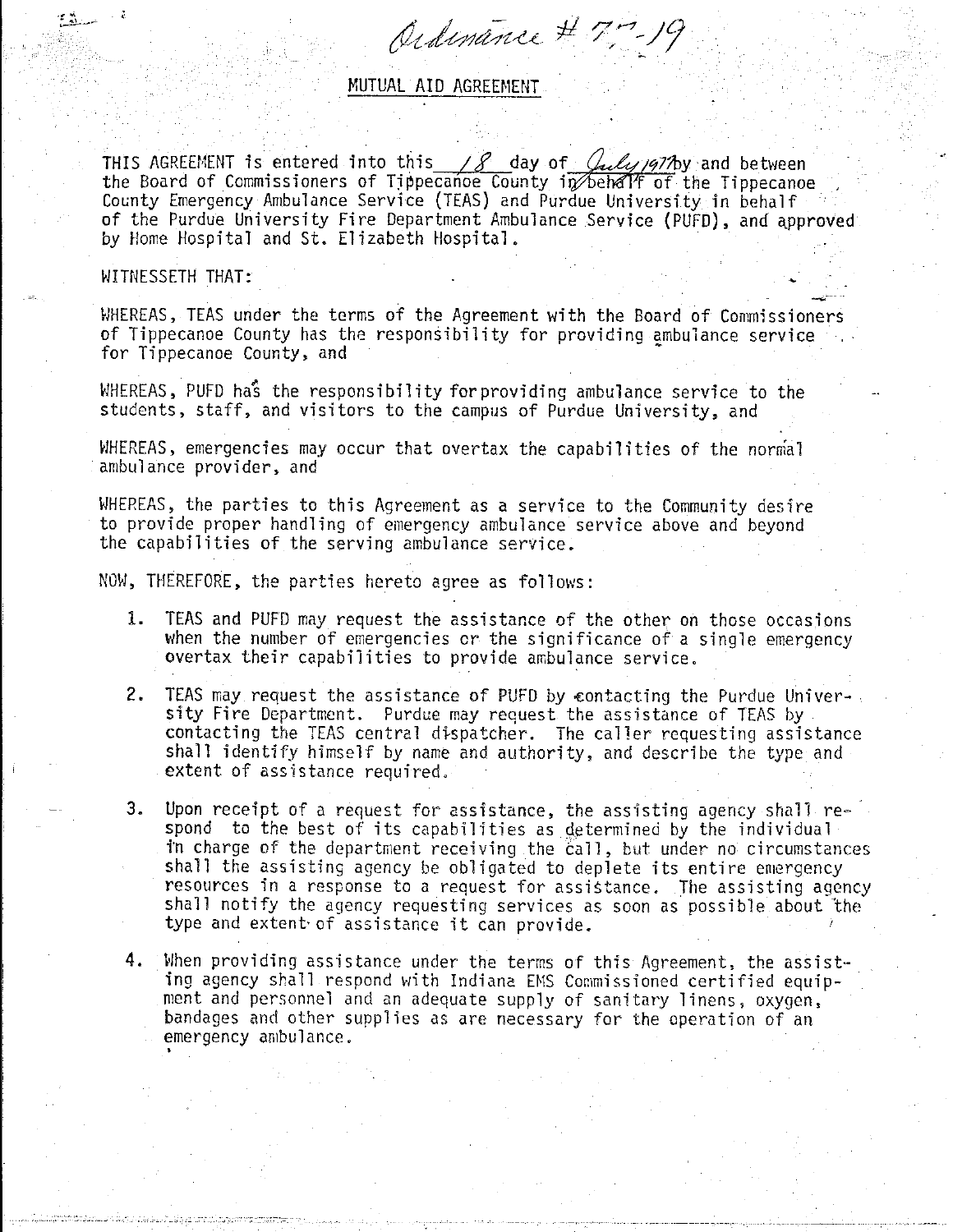$\bullet$  2 –  $2-$ 

5. Each agency shall be responsible for their own insurance, gasoline, equipment, maintenance expenses, supplies, food, personnel and operating policies.

- 6. TEAS may bill the patient for services rendered by the PUFD Ambulance Service in responding to a request for assistance<br>from TEAS. The charges shall be in accordance with the The charges shall be in accordance with the standard TEAS rate schedule. Neither TEAS, nor any hospital or activity associated with TEAS, shall bill the patient for services when TEAS or its associates responds to a request for assistance from the PUFD Ambulance Service, if the patient is a student or staff member of Purdue University or is picked up on University Property within Tippecanoe County, Indiana.
- 7. Patients transported by the TEAS or PUFD Ambulance Services under the terms of this Agreement shall be given the opportunity to choose the Hospital of destination. In no event shall the PUFD Ambulance Service be used to deliver patients to facilities other than Home Hospital, St. Elizabeth Hospital, Wabash Valley Hospital or the Purdue University Student Hospital.
- 8. The main campus area (as underlaid in purple on the attached map) shall be considered the primary response area for the Purdue Ambulance Service and service shall be rendered to all students, staff and visitors as needs dictate.
- 9. This Agreement shall be effective on the date of final execution for a twelve (12) month period, and shall be subject to consecutive automatic annual renewal thereafter, for an unlimited number of years, provided, however, that the Agreement shall be reviewed after 12 months and mutually acceptable adjustments made if necessary. The Agreement may be terminated by either party giving the other sixty (60) days advance notification of its intent to terminate.

IN WITNESS WHEREOF, the Board of Commissioners of Tippecanoe County and Purdue University have each caused this Agreement to be executed by their duly authorized officers as of the day and year first above written.

 $\mathcal{L}$ 

## PURDUE UNIVERSITY

BOARD OF COMMISSIONERS OF THE COUNTY OF TIPPECANOE

STATE OF TYDIANA

 $\frac{1}{\sqrt{3}}$   $\frac{1}{\sqrt{3}}$   $\frac{1}{\sqrt{3}}$ 

Robert F. Fields, Member

· .. ··.·. , •' . ': .. .· <:-'.::;::.' /.:' BY ~" -('-r *,\_"r·r-;,\_\_* .~· \_,,,. *?-* - -; ,;;.-;,~£{ :.,..., t-.C..<-- BY BY SALLMAN STRAINING WILLIAM G. Vanderveen, Member Home Hospital and alter John C. M. C. Out , and the

 $BY$   $F.$   $R.$  Ford Executive Vice President and Treasurer

## APPROVED: •

BY

St. Elizabeth Hospital Medical Center